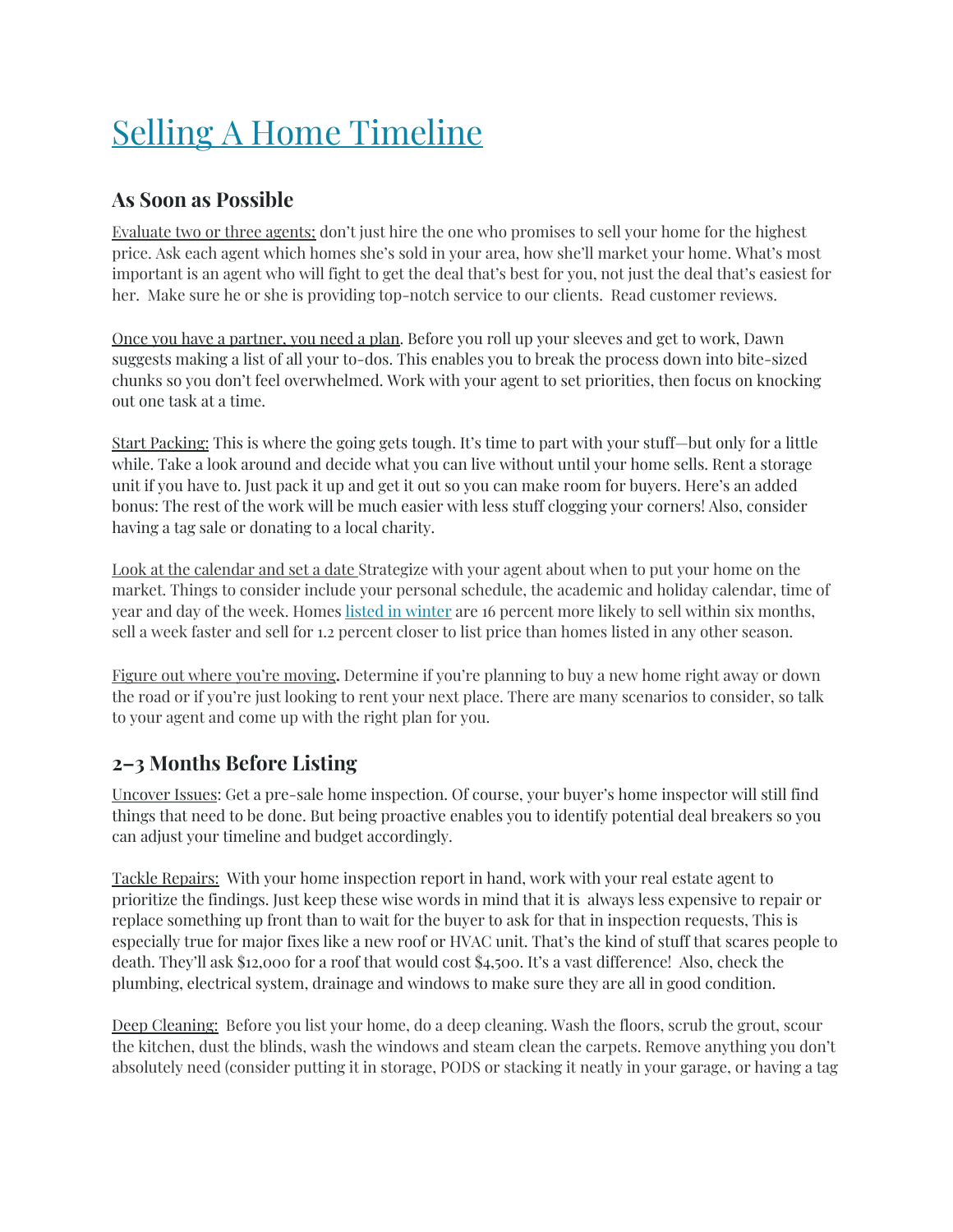sale) and organize the rest. Leave some furniture to define the space for listing photos and tours. People can better visualize how big a room is when key pieces of furniture are left in place.

# **1 Month before listing**

Spruce It Up: First impressions count—a lot! Breathe new life into your home with a fresh coat of paint, and pay close attention to curb appeal. Ask your real estate agent to refer a reputable home stager to help you incorporate today'

Stage your home**.** Keep your home organized and free of clutter when people are touring it. Think about how to use lighting to show off key features of the home and remove any personal items on display. (SEE HOME STAGING INFORMATION AND TIPS BELOW)

Get professional listing photos taken. Getting professional pictures taken is very important. They know how to make rooms look their best. We pay for professional photography for all clients as part of our listing package.

# **1-2 Weeks Before Listing**

Deep Clean: Save this step until it's almost time to plant the For Sale sign in your yard. You don't want a month of muddy paw prints traipsing through your home after spending your hard-earned cash to clean the carpets. Make sure every surface sparkles,

# **1 Week Out**

List your home on Thursday or Friday**.** Most homebuyers look at homes online throughout the week and go out to see homes in person on the weekend. Average daily website traffic on is 20 [percent](https://www.redfin.com/blog/2013/02/top_five_home_selling_tips_from_redfin.html) higher on [weekdays](https://www.redfin.com/blog/2013/02/top_five_home_selling_tips_from_redfin.html) than over the weekend, and traffic on Fridays is 29 percent higher than Sundays.

Prepare for the open house**.** The idea of having complete strangers walk through your home can be unnerving so you will want to put away valuables such as cash and jewelry as well as personal items such as family photos and your personal calendar. No one needs to know when you're out of town.

### **Ready, Set, Go!**

Don't wait until the ground thaws to knock out your to-dos. Get a head start on the competition so you can be buyers' first breath of fresh air when spring comes around. Get started now and call me for any help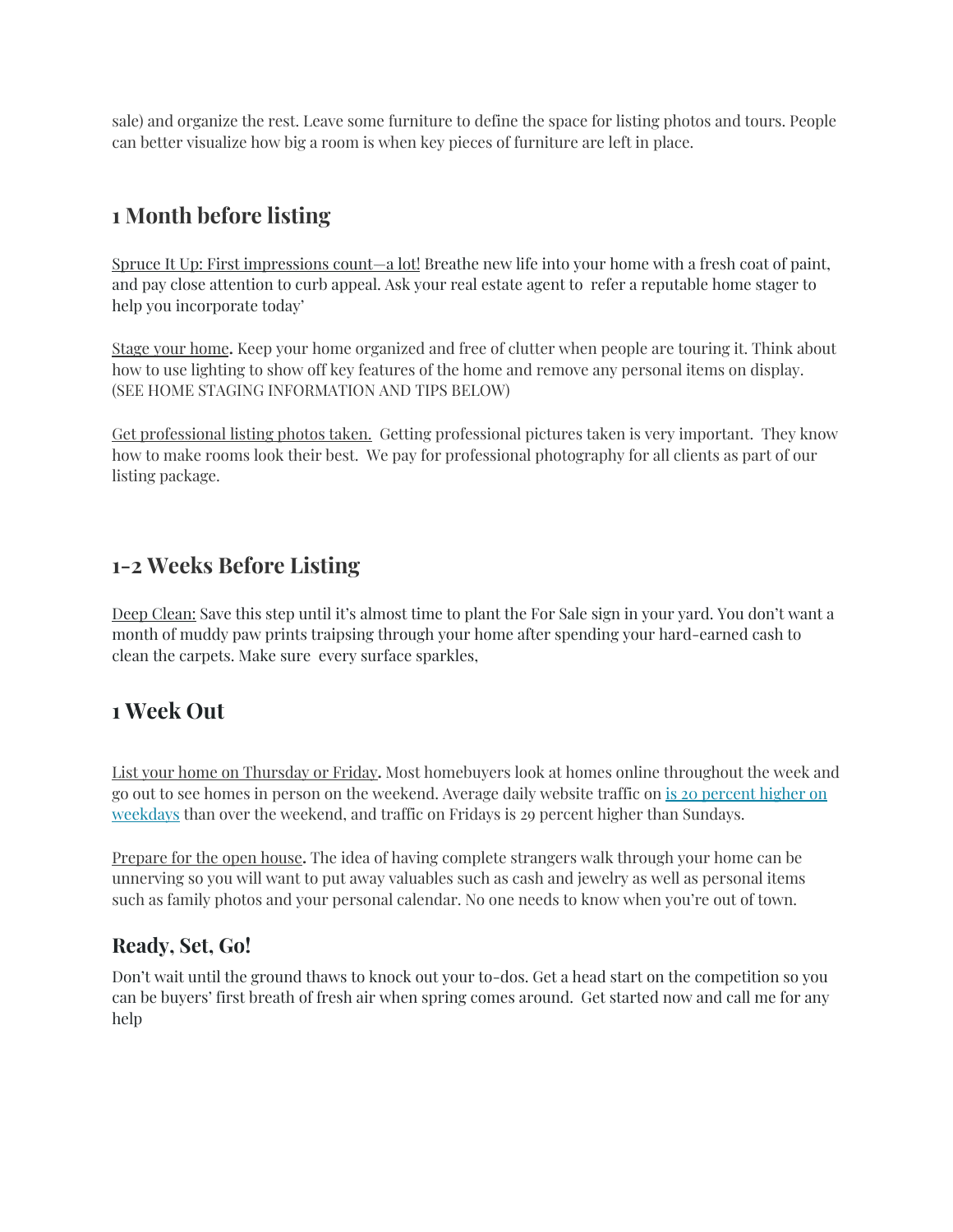# **After Listing Your Home:**

Ask your agent for homebuyer feedback. A good agent will share this with you automatically, but it doesn't hurt to ask. Once your home is on the market, tour requests should start rolling in. Your agent should call each buyer's agent and ask for feedback on the place and its price. If your home is overpriced or needs a few simple cosmetic changes, the agents representing the buyers will usually let your agent know as a professional courtesy. Once you hear the same feedback from a few buyers, act on it.

Evaluate and negotiate the offers**.** Your agent will present all of the offers received, advise you on counteroffers and guide you through negotiating prices and terms, if needed. You should consider all the terms of the offer, not just the final listing price, to make sure you get the best deal.

Enter mutual acceptance, close the deal**.** Sign the offer, negotiate and complete inspection repairs, and start packing!

Closing Day! Work with your agent, lender and the title or escrow company to ensure a smooth transfer of ownership to the buyer. Then it's time to celebrate!

# **STAGING YOUR HOME ~ HELPFUL INFORMATION:**

### **Stage Your Home**

Look at you go! Now you're ready to get your home looking its best for potential buyers. What does "looking its best" mean? You already dusted your shelves and vacuumed your carpets. But if you want to stay calm and confident about selling your home for top dollar, be willing to invest several hundred dollars to stage your home. Sound crazy? It'd actually be crazy to *skip* staging. We'll show you why.

**Why Stage?** In her book *Psychological Staging*, Kristie Barnett—an award-winning staging pro and blogger—says effective staging taps into buyer minds by:

- Making rooms appear bigger
- Giving a home a high-end feel
- Accentuating the positives
- Downplaying the negatives

So is it really worth it? Consider this: Most sellers' agents report that staging a home has a dramatic impact on getting it sold faster. They also found that staging increases the amount of money you can make on your home. In fact, get this: Almost 30% of agents said staging increased the dollar amount of buyer offers by 1–5%, in comparison to similar homes. Okay, you get it. Staging is worth it. But where do you start? Well, before we break down how to give your most important rooms a makeover to impress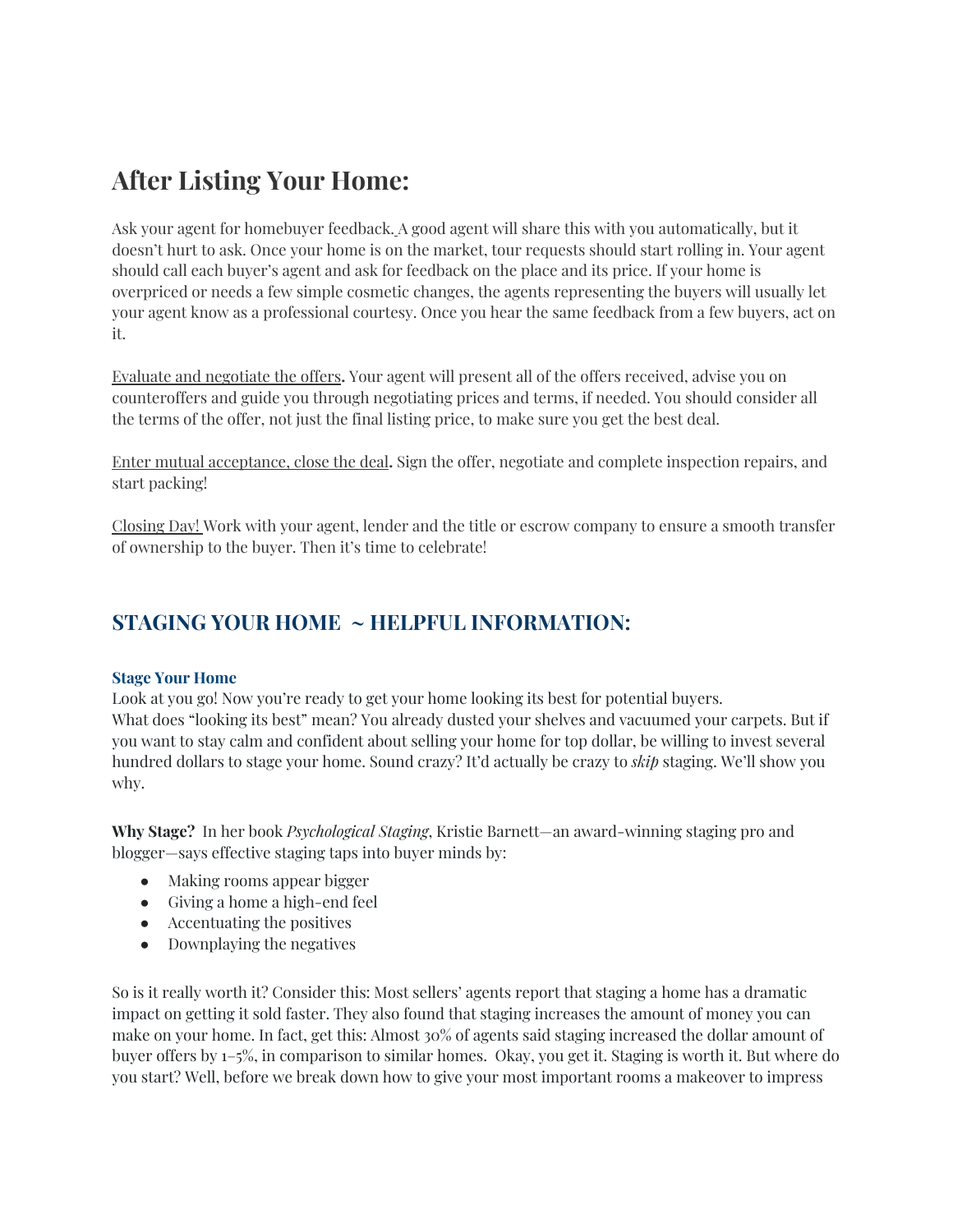buyers, there's something you should do first: Get a pre-listing home inspection. (SEE HOME INSPECTION BELOW)

### **Staging Tips for Every Budget**

The visual impact of your home has the power to attract buyers or immediately turn them away. Let's focus on how to make your home look as appealing as possible.

Must-Dos for Every Room

Before you dig into the details, you have a little housekeeping to do. Clear the slate with these heavy-hitting tasks:

- Scrub every surface until it shines.
- Minimize clutter to maximize space.
- Pay a pro to deep clean rugs and carpets.

To really make rooms look their best, apply a fresh coat of paint.

Where to Focus Your Staging Wow Factor

Once you've tackled those housekeeping items, decide where to invest the majority of your staging budget. Of course, where to spend all comes down to how much of a staging budget you have (we'll cover a budget range from zero to max), but most experts agree that three areas bring the most bang for your staging buck:

- Living room
- Master bedroom and bath
- Kitchen and dining room

Zero Budget

- Living room: Arrange seating with conversation—not channel surfing—in mind. Borrow pieces from other rooms if needed.
- Master bedroom and bath: Go minimal by storing bulky furniture. (That means you, treadmill!) In the bathroom, straighten up your linen closet and hide the hamper.
- Kitchen and dining room: Clear off countertops. Set the table with your best dishes, flatware and linens.

Mini Budget

- Living room: Add a colorful vase of flowers to your mantle or coffee table. Update lighting fixtures. Buy new throw pillows for your sofa.
- Master bedroom and bath: Create a spa-like feel with fresh new bedding and throw pillows. Showcase the bathroom with fluffy new towels and updated faucets and cabinet handles.
- Kitchen and dining room: Refresh cabinets with new paint and handles. Install an entry-level backsplash. Paint brass light fixtures with an updated color.

Max Budget

- Living room: Bring worn-out flooring up to standard with the rest of the neighborhood. Replace tired furniture or freshen it up with a tasteful slipcover.
- Master bedroom and bath: Add window treatments. Hire a pro to organize your closet. Upgrade the bathroom with granite countertops and ceramic tile flooring.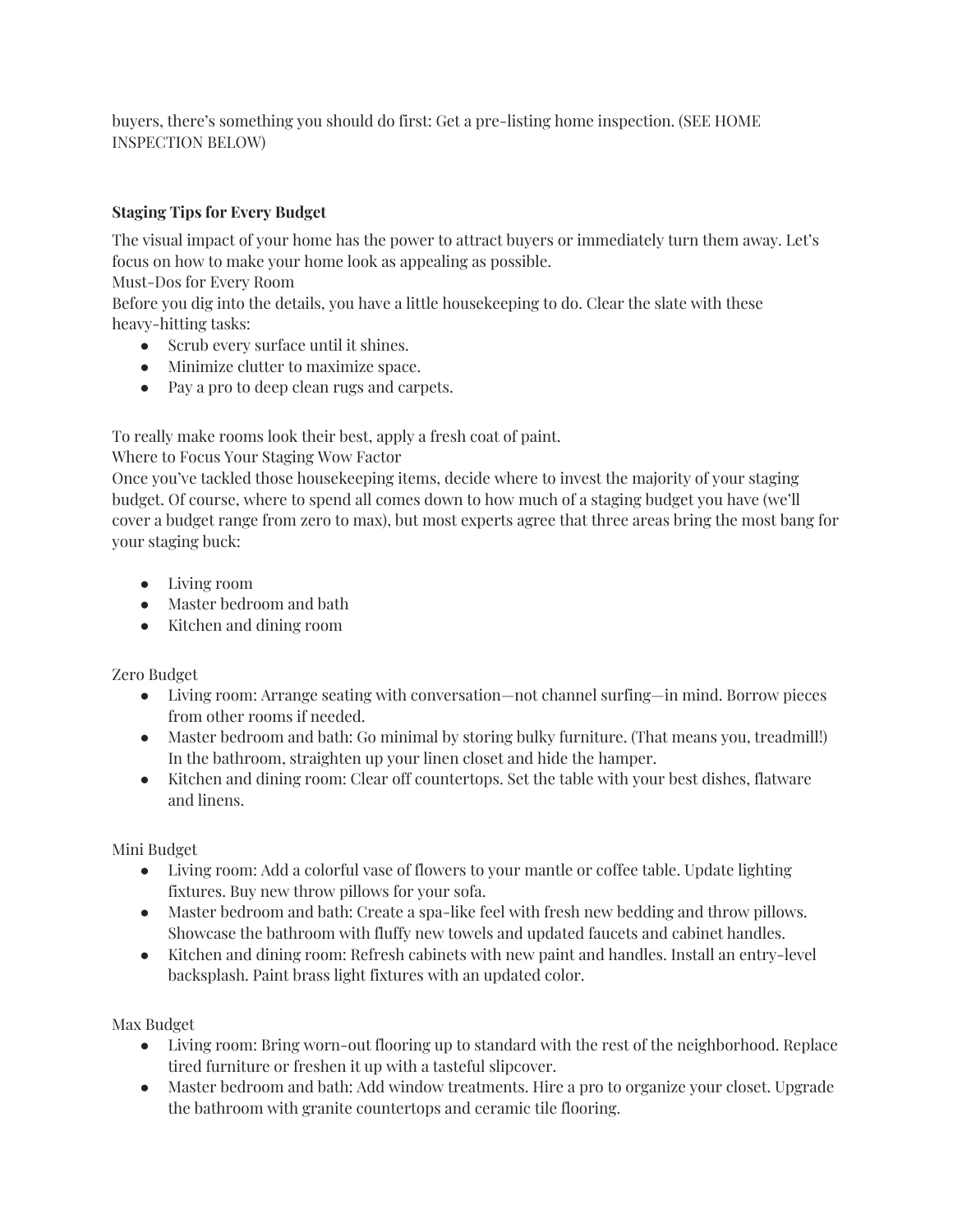• Kitchen and dining room: Upgrade to stainless appliances and/or natural stone countertops. Buy a statement light fixture to hang over your dining table.

### **Get a Home Inspection**

Wait a second. Why should you (the seller) get a home inspection? Isn't that a task for buyers who want to avoid a bad deal? Actually, it's a worthwhile tool for home sellers too. A pre-listing inspection might cost a few hundred dollars, but it's money well spent.

Why? First, it can help you find any hidden issues before you put your home on the market. Hidden issues are *not* a surprise you want in the middle of the home sale, right? It also keeps buyers from demanding big bucks at the negotiation table or, worse, from skipping out on the deal at the last minute. What's Included in a Home Inspection?

According to the American Society of Home Inspectors (ASHI), a home inspection includes:

- Electrical, plumbing, heating and cooling systems
- Walls, ceilings, floors, windows and doors
- Roof, attic and visible insulation
- Foundation, basement and structural components

### How It Works

A home inspection is like a medical checkup for your house—minus the hospital gown and stethoscope. A qualified home inspector will examine every access point of your home to see if there are any health and safety issues. Afterwards, you'll receive a detailed report outlining what works, what doesn't, and recommendations for maintenance and repair.

Don't worry about checking every single to-do off your list, but pay attention to big-ticket issues. Your agent can help you sort through the findings, but the roof and electrical, plumbing and HVAC systems typically take priority. If you have room in your budget, take care of those before planting the "For Sale" sign in your yard.

How to Find a Home Inspector

- Your real estate agent can recommend a trustworthy home inspector.
- If you prefer to pick your own, be aware that licensing and certification requirements vary by state.
- You can search for pros through the American Society of Home [Inspectors](https://www.homeinspector.org/).

The home inspection will give you a heads-up of any major repairs you need to handle before listing. If you don't want to deal with the repairs yourself, you can notify buyers of whatever issues come up and adjust your listing price accordingly.

### **Staging Tips for Every Budget**

The visual impact of your home has the power to attract buyers or immediately turn them away. Let's focus on how to make your home look as appealing as possible.

Must-Dos for Every Room

Before you dig into the details, you have a little housekeeping to do. Clear the slate with these heavy-hitting tasks:

- Scrub every surface until it shines.
- Minimize clutter to maximize space.